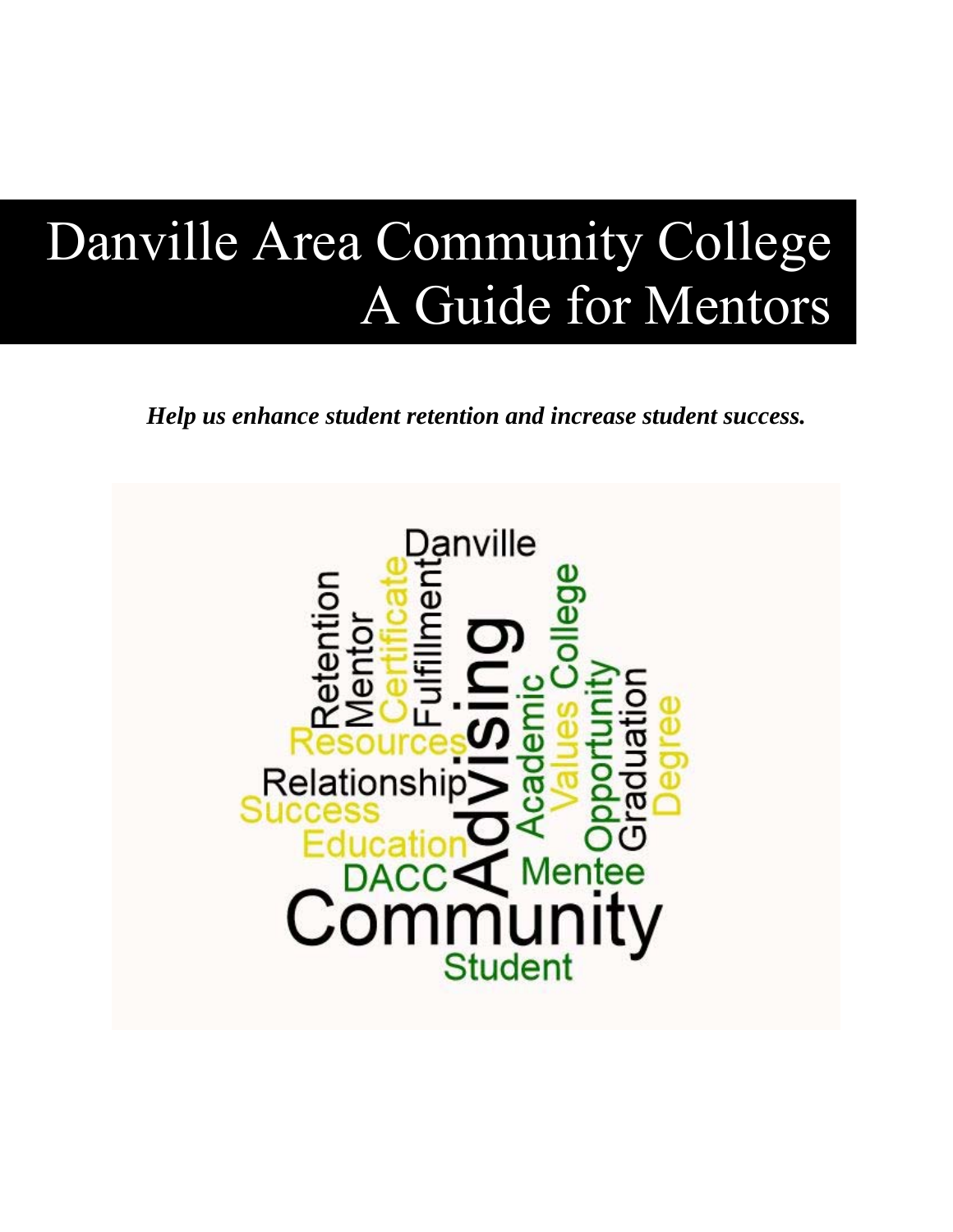#### **Program Introduction**

In an effort to scale up our Danville Area Community College (DACC) Mentoring Program, DACC is seeking to assign mentors from our own DACC faculty and staff to most of our new, full-time, degree/certificate-seeking students.

Our goal is to enhance student retention and increase student success.

As a mentor, you will be required to meet with your mentee at least three times per semester. This alone helps to enhance student retention.

## **Mentoring**

For those who are unfamiliar with mentoring and the mentoring process, "*mentoring is a process in which an experienced individual helps another person develop his or her goals and skills through a series of time-limited, confidential, one-on-one conversations and other learning activities*" (Murray, 2001).

For us, these people are our students.

## **Training**

Training will be provided each fall semester.

Mentors should take time to reflect upon the following questions prior to committing to the mentor/mentee relationship:

- *1. What experiences and learning can I bring to the mentoring relationship?*
- *2. What are my own expectations for the relationship?*
- *3. Are there any obstacles that could impede the relationship's development?*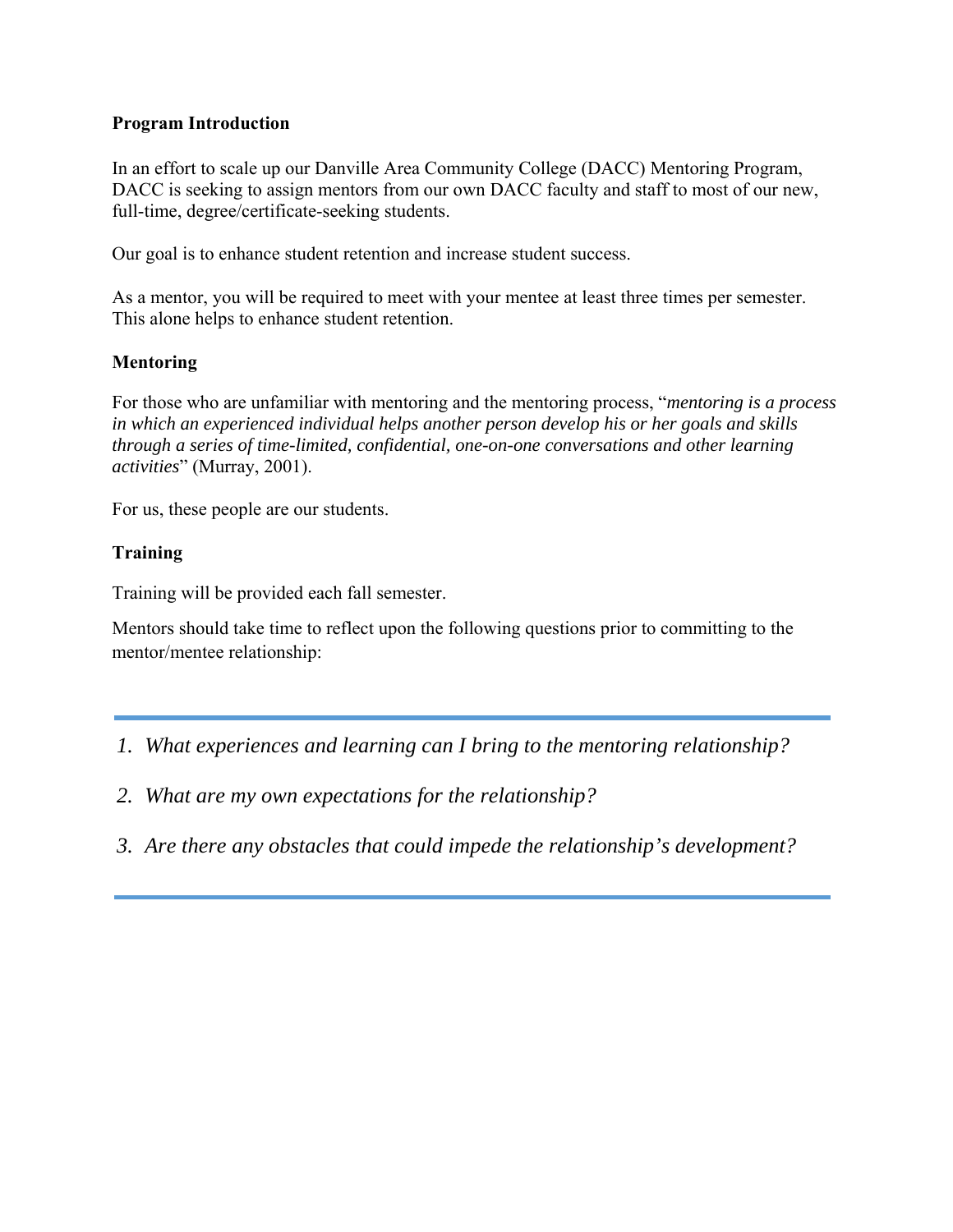## **5 Key Mentoring Skills**

Various mentoring literature shows that mentors tend to employ certain mentoring skills. Research also indicates that these skills can be developed, and that particular skills or competencies seem to result in the most successful mentoring relationships. Linda Phillips-Jones, Ph.D., mentoring expert and author of *The New Mentors & Protégés: How to Succeed with the New Mentoring Partnerships* studied hundreds of mentor-protégé relationships and developed a set of critical mentoring skills and competencies.

## **The 5 key mentoring skills below are adapted from her work.**

- Listening Actively
- Building Trust
- Determining Goals
- Building Capacity
- $\bullet$  Encouraging & Inspiring

*"A lot of people have gone further than they thought they could because someone else thought they could." – Zig Ziglar* 

## **Mentor Expectations and Benefits**

The only requirement to be a mentor is to have a minimum of three contacts throughout the semester with your mentee to see how he or she is doing.

There is a suggested timeline of topics to reference if you are unsure of what to discuss with your mentee.

Communication can be by mail, by phone, in-person, by email, or by text. The idea is to provide basic college information, let the student know you are thinking about him or her, touch base to see how things are going, trouble-shoot if needed, and turn any concerns in to the proper department.

Mentors also draw benefits from the mentoring relationship. As a mentor, you will have the opportunity to share your wisdom and experiences, evolve your own thinking, develop a new relationship, and deepen your skills as a mentor.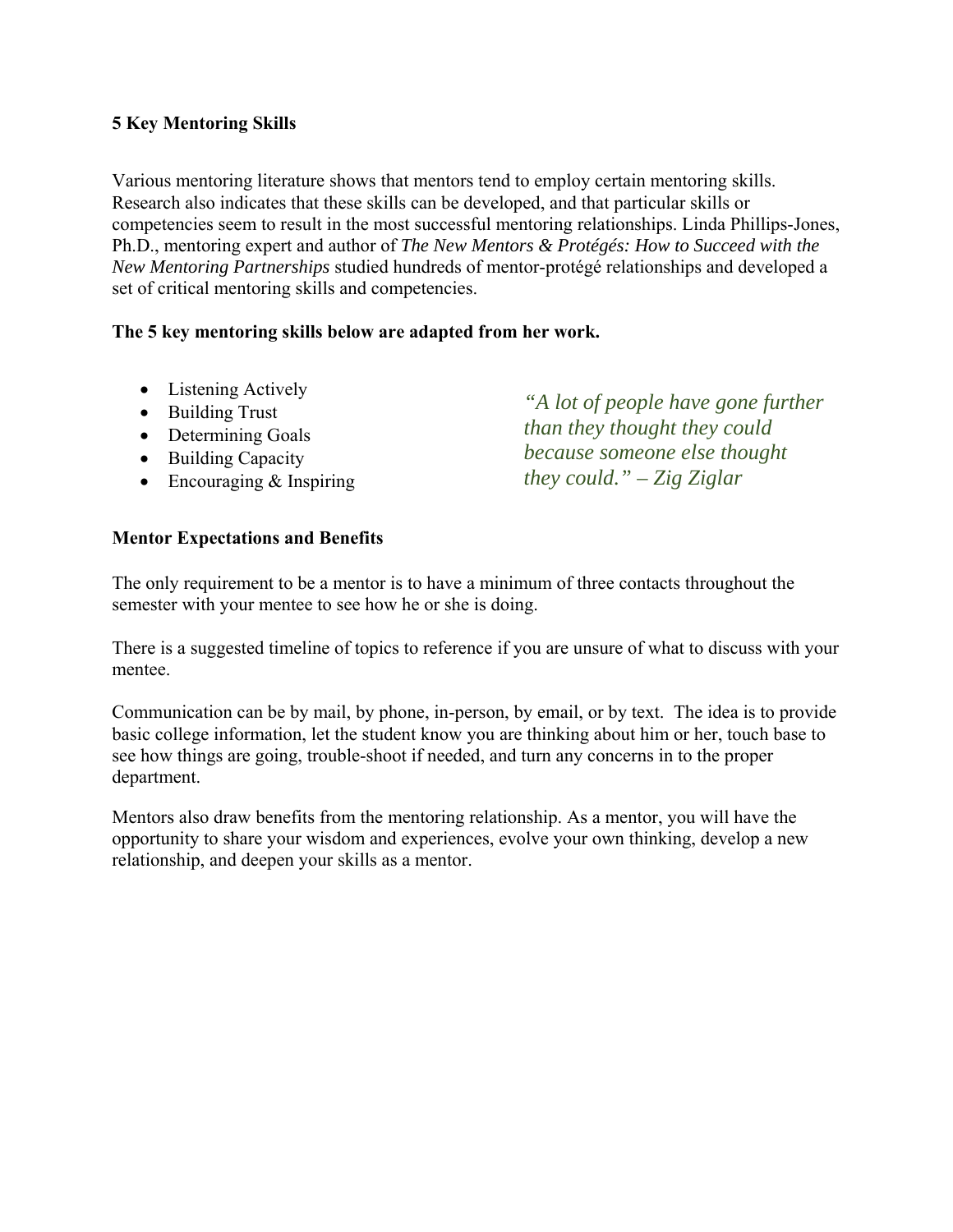## **Stages of Formal Mentoring Relationships**

Like most relationships, mentoring relationships progress through stages. Your formal mentoring relationship will likely reflect four developmental stages with each stage forming an inherent part of the next:

## **1. Building the Relationship**

As you build this relationship, you will get to know each other and begin to establish trust.

During your first meeting (ideally face-to-face), discuss your backgrounds, experiences, interests, and expectations. You will also make agreements about confidentiality and the frequency of contact. During this first stage, it is important to establish a schedule for communicating regularly, whether in-person, by phone, or via e-mail.

## **2. Exchanging Information and Setting Goals**

During Stage II, you will exchange more information and set goals. Your relationship and trust will deepen. As the mentoring relationship unfolds, be attentive to practicing active listening and consistently expressing encouragement.

## **3. Working Towards Goals/Deepening the Engagement**

During Stage III, which is typically the longest stage, you will help your mentee work toward achieving his or her goals through conversations, sharing written materials, trying various learning and development activities, and introducing him or her to other colleagues.

This is a rich phase marked by openness and trust, meaningful discussion, and application of new insights and approaches.

Your mentee needs your ongoing encouragement at this stage.

# **4. Ending the Formal Mentoring Relationship and Planning for the Future**

During this stage, planning for the mentees continued success is balanced with bringing the formal mentoring relationship to a close. Work with your mentee to define the types of support he or she may need in the future.

You may want to connect him or her with additional colleagues who can provide benefits other than those provided by you. This is also a good time to explore your mentees own interest in one day mentoring someone. Adjournment brings closure to the journey.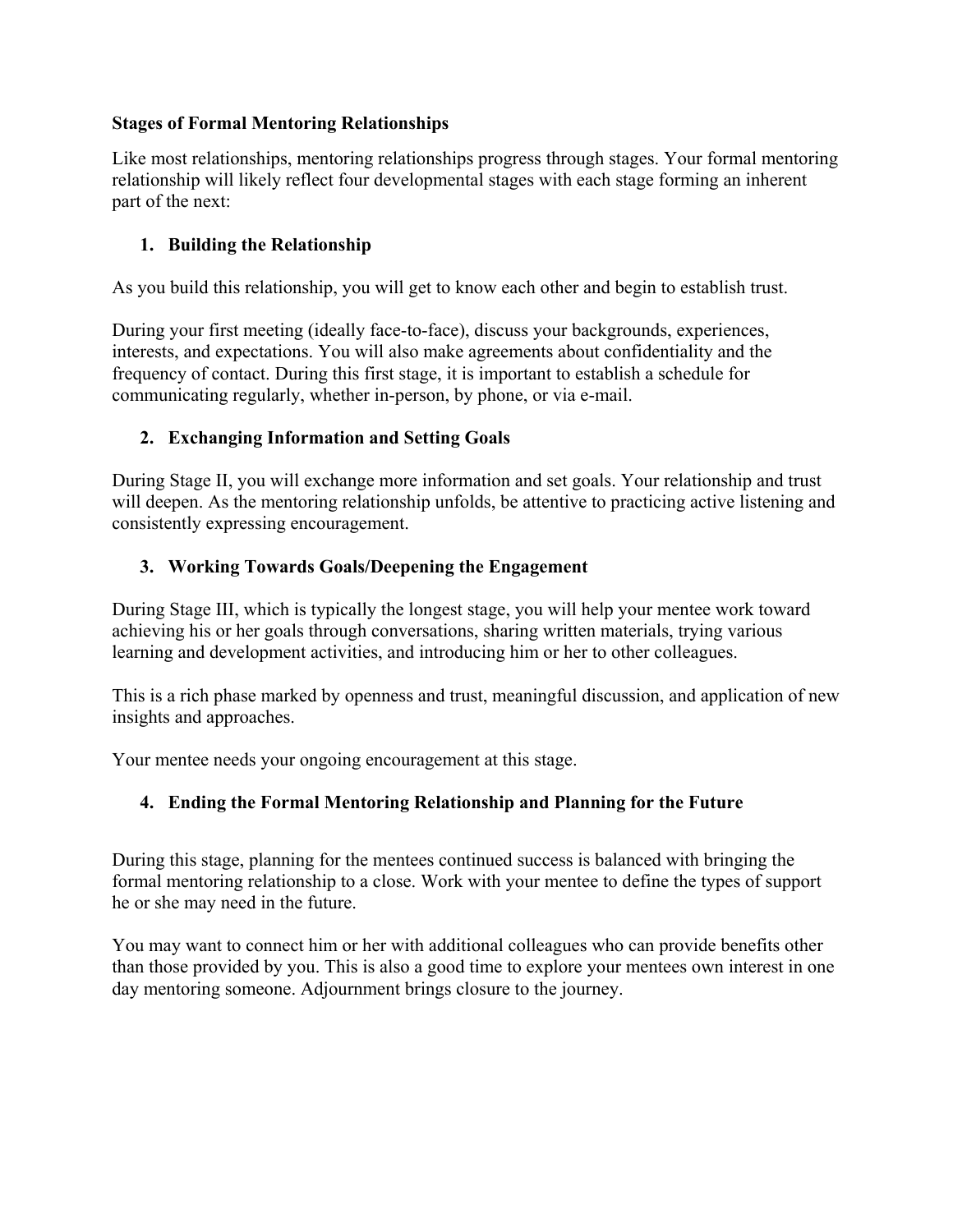

Your final discussion should be dedicated to the following:

- Reflecting on accomplishments, challenges, and progress towards goals.
- Discussing what your mentee will remember most about the relationship.
- Determining what challenges lie ahead for him or her.
- Exploring other types of support he or she may still need.
- Discussing whether the relationship will continue informally and how you will implement that.
- Expressing thanks and best wishes!

## **References**

Murray, M. Beyond the Myths and Magic of Mentoring: How to Facilitate an Effective Mentoring Process. San Francisco: Jossey-Bass Inc., 2001.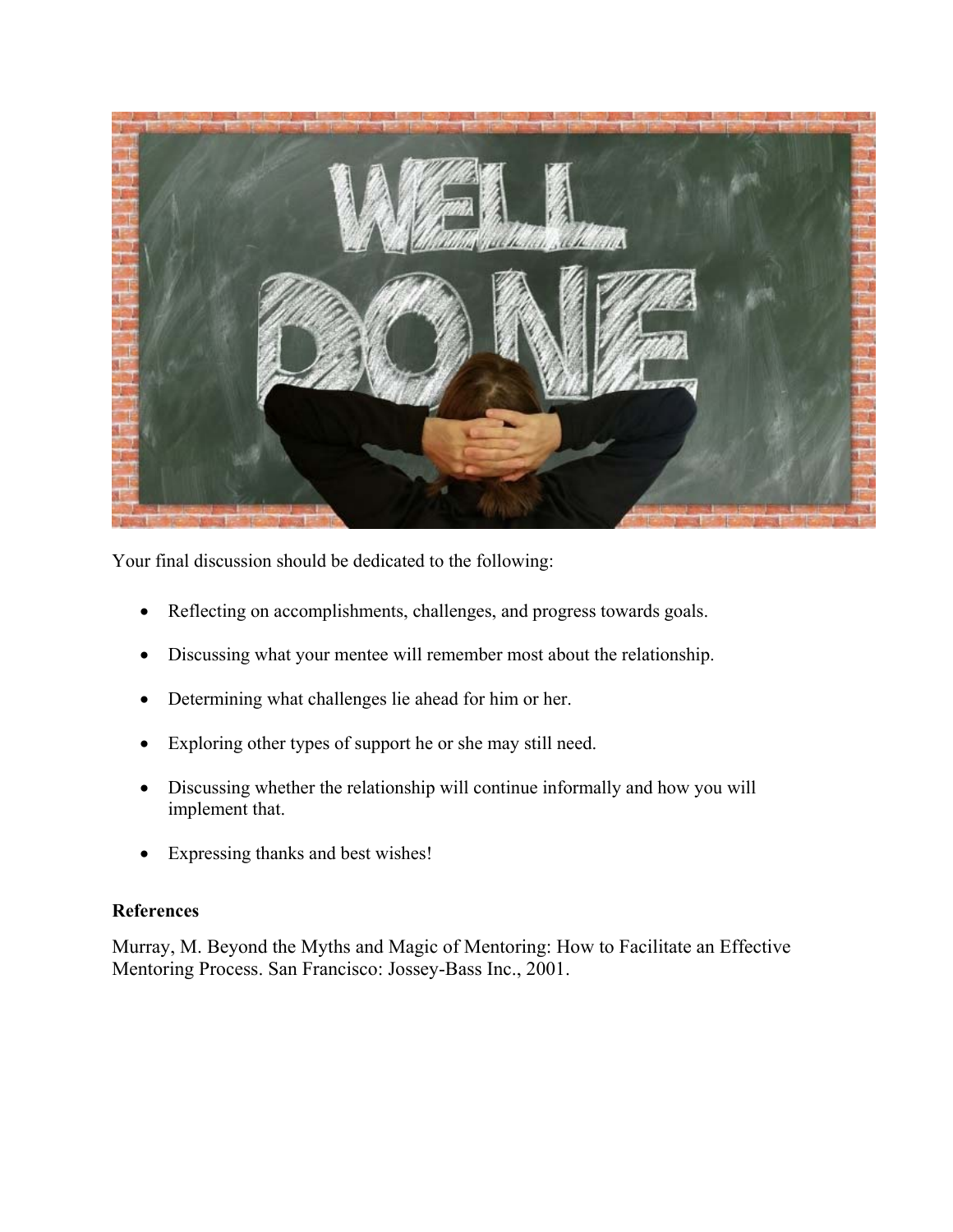# **Campus Resources**

**Academic Advisement and Counseling (Lincoln Hall – 217.443.8750):** Discuss program options, receive permission to register yourself online, create an academic plan, register for classes with an academic advisor, and talk to a counselor about personal problems you're experiencing.

**Campus and Community Resources (Lincoln Hall - 217.443.8755):** A resource on campus that can provide information about community services that assist in other obstacles outside of college that may impact your ability to succeed such as housing, transportation, physical and emotional abuse, prenatal care. etc.

**Career Services (Lincoln Hall – 217.443.8597):** Personality and skills assessments for undecided students, interview skills, resume building, and job search capabilities; **Remember:**  The services in this office are available to community members as well as students!

**Child Development Center (217.443.8833):** An on-campus child care facility for students, faculty, staff, and community members; Serving children 15 months-5 years all year and schoolage, 6-12 years, during the summer; Accepts payments from state, federal, and local agencies.

**Computer Labs (Clock Tower, Lincoln Hall, Mary Miller):** Scheduled hours are available for students to use computers. Computer lab locations in the Clock Tower, Room 127 (Library), Lincoln Hall, Room 204, and Mary Miller, Room 206. Note: Students must have their user ID and password to log-in at any of these computer labs.

Computer Labs Schedule: https://dacc.edu/schedules/complabs

**DACC Clothing Closet (Cannon Hall - 217.443.8597):** Available clothing for students to use for job interviews and to get them started on their first few days on the job.

**DACC Food Pantry (Vermilion Hall - 217.443.8843):** A food pantry available to students who meet the income eligibility guidelines. Food Pantry Referral Form: http://www.dacc.edu/assets/pdfs/employees/foodpantry.pdf

**DACC Library (Clock Tower – 217.443.8739):** Reference material (both in hardcopy and online) for research, computer lab for student use, study areas, and interlibrary loan connections with other libraries in the state if materials aren't available on campus

**Follett Bookstore (Lower Level of Lincoln Hall – 217.554.1546):** The place on campus to buy textbooks, DACC merchandise, and school supplies. **Note:** Students need a copy of their class schedule and their DACC student photo ID to charge books to their financial aid accounts.

**International Student Office (Lincoln Hall – 217.443.8755):** Dawn Nasser, Coordinator of Campus & Community Resources & Academic Advisor, is available in Lincoln Hall, Room 104 to help international students with any issues they may be facing while attending DACC.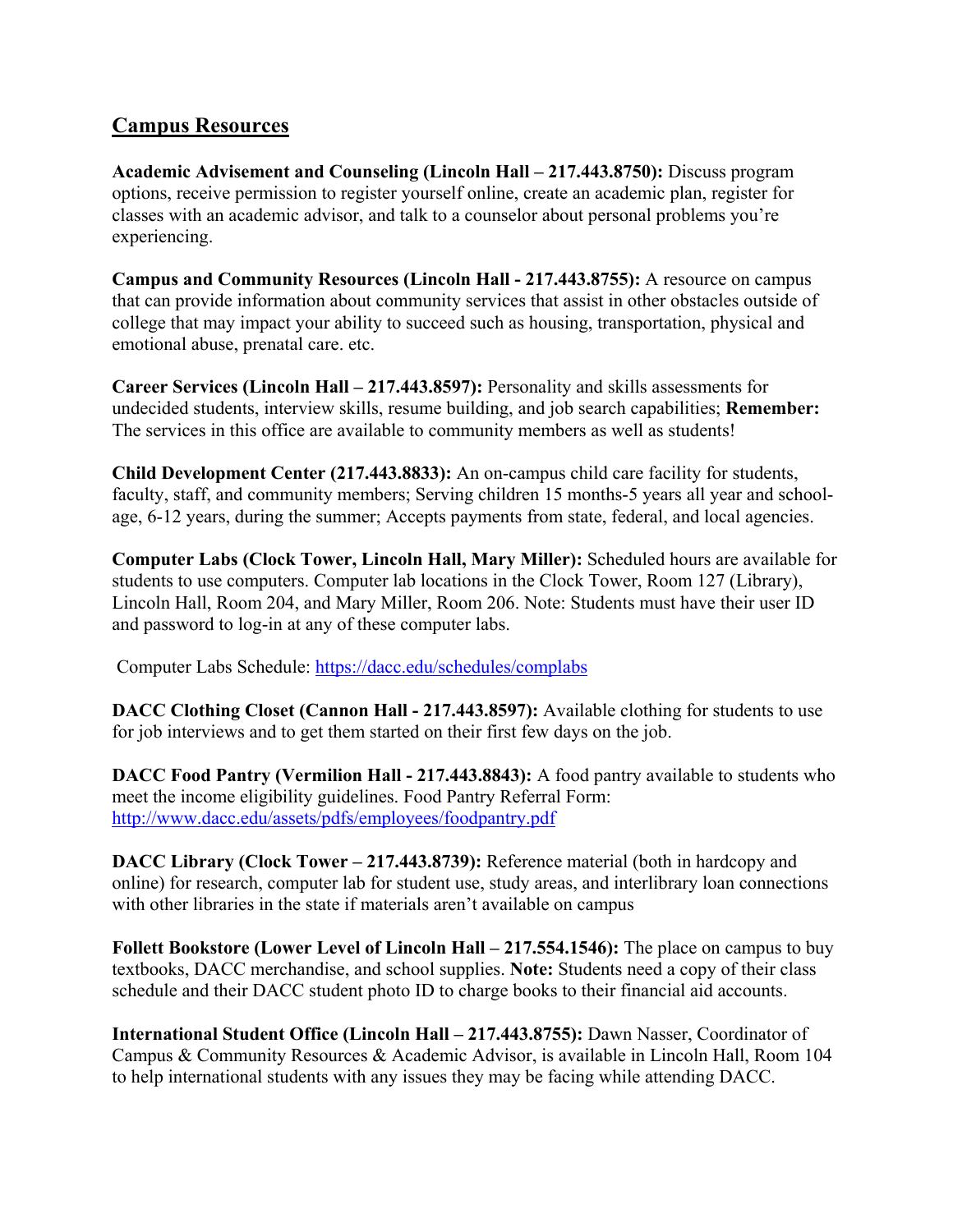**MASS Math and Science Tutoring Lab (Mary Miller):** Assists students with their math and science courses. Staffed by DACC math and science instructors as well as peer tutors, students can participate in learning groups, supplemental instruction, and tutoring. MASS website: http://www.dacc.edu/depts/MASS

**Testing Center (Cannon Hall – 217.443.8708):** Placement testing, testing for online courses, general tutoring, and academic accommodations for students with disabilities; **Note:** If you have a disability, please contact the Testing Center BEFORE you start classes. This will give Disability Services enough time to get you the best accommodations for your needs.

**TRIO/Student Success Center (Cannon Hall - 217.443.8898):** The TRIO program is a grantfunded program available to students who meet one of three criteria (first-generation college student, low income, or have a physical or learning disability). Students accepted into this program are offered a variety of services including academic advising, help with scholarships, financial aid, and college transfer applications, college visits to local four-year universities, mentoring, and tutoring. If you are interested in the TRIO program visit the following web page to submit an interest form: http://www.dacc.edu/ssc/trio/interest

**Veterans' Services (Lincoln Hall - 217.443.8864):** Nick Catlett serves as our veterans' representative on campus. Contact Nick for assistance with veterans' benefits as well as other services available to veterans in the community.

**Writing Center (Clock Tower – 217.443.8877):** Assists students with their writing; Staffed by DACC English instructors, students can bring their papers in if they have issues with grammar, mechanics, or research citations, or if they just want someone to look over their paper and offer suggestions on strengths and weaknesses.

# **Community Resources**

**2-1-1 (211** or **1-888-865-9903**): A free and confidential service that helps people across North America find the local resources they need. Available 24 hours a day, 7 days a week.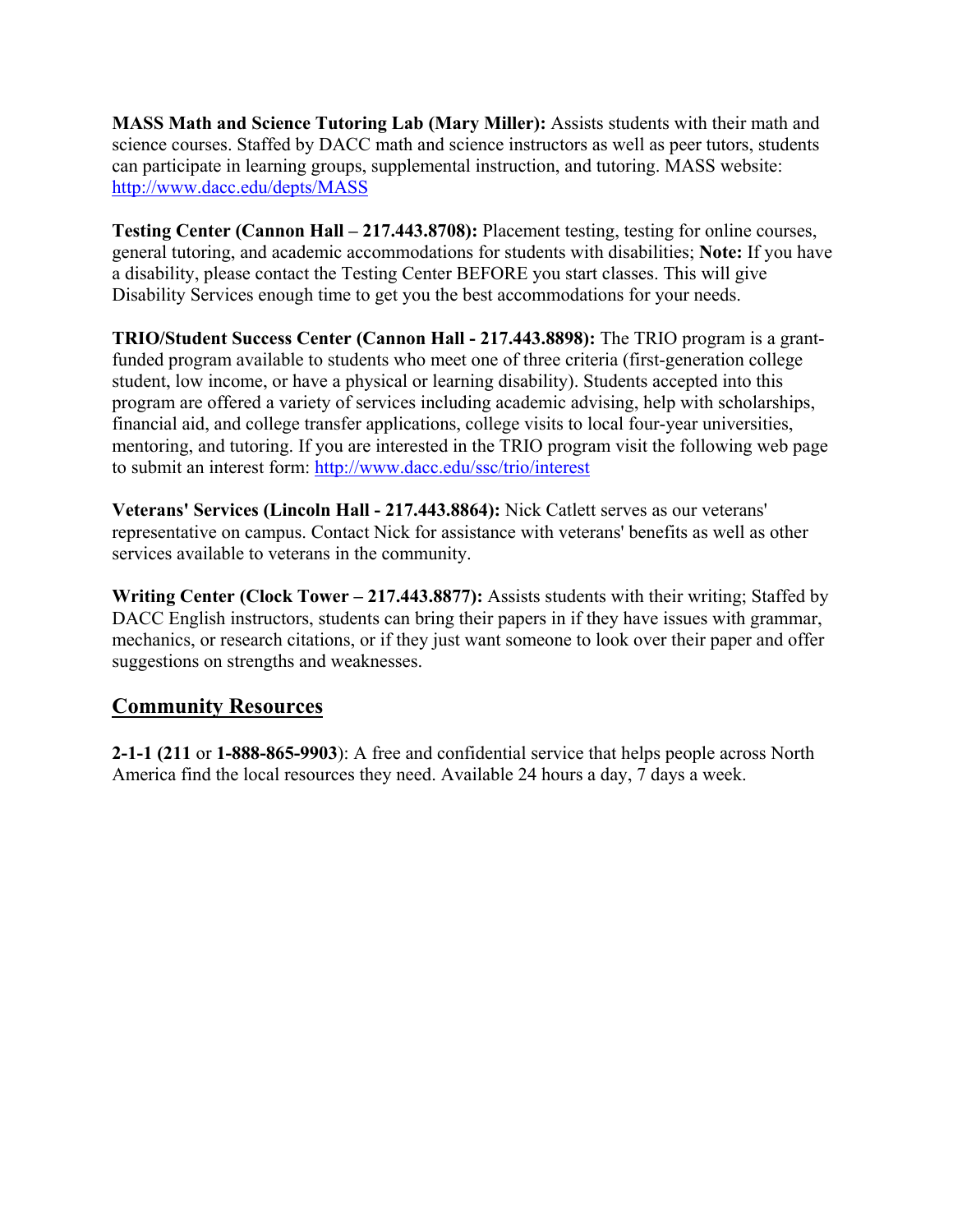#### **Student's Rights & Responsibilities at Danville Area Community College**

 It is each student's responsibility to be familiar with the information presented in the DACC Catalog, Student Handbook, college website, and college e-mail communications. The policies and documents below can be found on our website at **www.dacc.edu**. Listed below are a few policies, procedures, laws, and services that we would like to highlight. Links/offices are also provided for additional/detailed information. Computer labs are available at DACC for students to view the policies online. Printed copies can be requested through the Information Office at 217-443-3222. DACC Academic Advisors can also advise students on the rules and regulations. In no case will a regulation be waived or an exception granted because a student is unaware of the policies/procedures noted in the sources mentioned above, or contend that they were not informed of, the regulations/ procedures.

| Policy/Procedure/Service                                                | For More Info, Call or Visit       | <b>Phone Number</b> |
|-------------------------------------------------------------------------|------------------------------------|---------------------|
| Scholastic Policies (Standards of Academic Progress)                    | Various Offices                    | 217-443-3222        |
| http://dacc.edu/assets/pdfs/currentstudents/AcademicStandardsForAll.pdf |                                    | =Information        |
| Accommodations for Students with Disabilities                           | Assessment Center (CH)             | 217-443-8708        |
| http://dacc.edu/ssc/oa                                                  | Disability Services (LH-115)       | 217-554-2497        |
| <b>Address Changes</b>                                                  | Admissions & Records (VH)          | 217-443-8802        |
| http://dacc.edu/ar/address-change                                       |                                    |                     |
| Anti-Harassment in Education Policy                                     | Human Resources (VH)               | 217-443-8757        |
| Page 43 of 2016-17 Handbook-http://www.dacc.edu/student-handbook        |                                    |                     |
| Attendance & Leave of Absence Policies                                  | Admissions & Records (VH)          | 217-443-8800        |
| http://dacc.edu/ar/withdraw                                             |                                    |                     |
| <b>Books</b> (for Classes)                                              | Bookstore (LH)                     | 217-443-8759        |
| http://www.dacc.edu/bookstore                                           |                                    |                     |
| <b>Campus Security Report</b>                                           | Registrar (VH)                     | 217-443-8803        |
| http://www.dacc.edu/hr/campus-security-report                           |                                    |                     |
| College Catalog                                                         | Admissions Office (VH)             | 217-443-8802        |
| http://www.dacc.edu/catalog/                                            |                                    |                     |
| <b>Complaints/Grievances</b>                                            | Dean of Student Services (LH)      | 217-443-8746        |
| http://www.dacc.edu/complaint-procedures                                |                                    |                     |
| Copyright & Peer-to-Peer File Sharing                                   | Dean of Student Services (LH)      | 217-443-8746        |
| http://dacc.edu/board/policies?search=6031                              |                                    |                     |
| DACC Curriculum Guides (Cert & Degree Requirements)                     | Academic Advisement &              | 217-443-8750        |
| http://dacc.edu/aac/cguides                                             | Counseling (LH)                    |                     |
| DACC Student ID & E-Mail Communications                                 | Computer & Network Services        | 217-443-8871        |
| https://students.dacc.edu/id/                                           | (TC)                               |                     |
| <b>DACCnet Acceptable Use Policy</b>                                    | Internet System Administrator (TC) | 217-443-8871        |
| http://dacc.edu/board/policies?search=2012%20internet                   |                                    |                     |
| Degree Requirements - Each degree and/or certificate has specific       | Academic Advisement &              | 217-443-8750        |
| assessments, requirements, and procedures based on the year you starts  | Counseling (LH)                    |                     |
| and/or completes the degree/certificate. Pages 50-64 of 2017-18 Catalog |                                    |                     |
| http://dacc.edu/assets/pdfs/catalog/catalog17-18.pdf                    |                                    |                     |
| Disclosure of Private Mental Health (Policy & Form)                     | Admissions & Records (VH)          | 217-443-8800        |
| http://dacc.edu/assets/pdfs/currentstudents/MentalHealth.pdf            |                                    |                     |
| Drop/Withdrawal Policy                                                  | Admissions & Records (VH)          | 217-443-8800        |
| http://dacc.edu/ar/withdraw                                             |                                    |                     |
| Drug Free Learning Environment/Policy on Alcohol & Drugs                | Admissions & Records (VH)          | 217-443-8802        |
| Page 66 of Student Handbook Click here for Current Student Handbook     |                                    |                     |
| Drug Prevention & Education Programs                                    | Dean of Student Services (LH)      | 217-443-8746        |
| Page 72 of Student Handbook Click here for Current Student Handbook     |                                    |                     |
| <b>Emergency Text Alert</b>                                             | Information Office (VH)            | 217-443-3222        |
| https://www.campusalerts.com/danvilleareacollege/                       |                                    |                     |
| Gainful Employment Information (for Certificates)                       | Admissions (VH) or                 | 217-443-8800        |
| http://dacc.edu/aac/cguides/2017-2018                                   | Recruitment & Retention (LH)       | 217-443-8755        |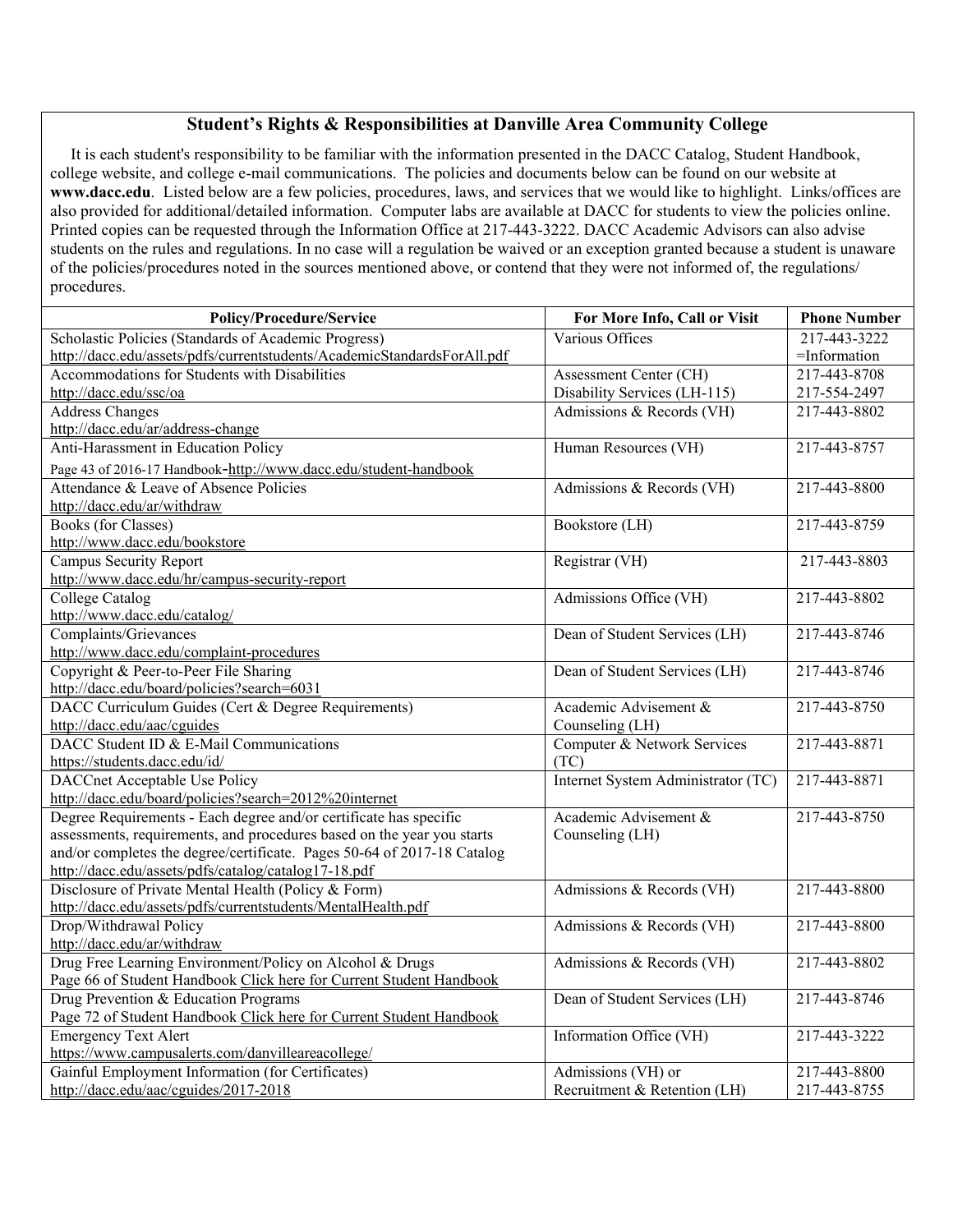| Policy/Procedure/Service                                             | For More Info, Call or Visit     | <b>Phone Number</b> |
|----------------------------------------------------------------------|----------------------------------|---------------------|
| Grade Changes & Disputes                                             | See Individual Instructors or    | 217-443-3222        |
| * Should be done within 30 days of the end of the semester.          | appropriate Academic Dean        | =Information        |
| Grade Exclusion Policy                                               | Records Office (VH)              | 217-443-8797        |
| http://www.dacc.edu/ar/grades                                        |                                  |                     |
| Help Desk                                                            | <b>Computer Network Services</b> | 217-443-8861        |
| http://dacc.edu/helpdesk                                             | Administrative Data Systems      | 217-443-8854        |
| <b>Non-Discrimination Statement</b>                                  | Human Resources Director (VH)    | 217-443-8756        |
| http://www.dacc.edu/nondiscrimination                                |                                  |                     |
| Preventing & Reporting Sexual Violence/Misconduct                    | Human Resources (VH) or          | 217-443-8756        |
| http://dacc.edu/titleix                                              | Dean of Student Services (LH)    | 217-443-8746        |
| Residency Policy (effects tuition rates)                             | Admissions Office (VH)           | 217-443-8802        |
| http://www.dacc.edu/ar/residency                                     |                                  |                     |
| Shopping Sheet (part of Jaguar Spot/Online Student Services)         | Financial Aid                    | 217-443-8864        |
| http://www.dacc.edu/jaguarspot/                                      |                                  |                     |
| Student Code of Conduct                                              | Dean of Student Services         | 217-443-8746        |
| http://dacc.edu/assets/pdfs/student-handbook/StuHandbook.pdf         |                                  |                     |
| Student Handbook                                                     | Enrollment Services (LH)         | 217-443-8746        |
| http://www.dacc.edu/student-handbook/                                |                                  |                     |
| Students' Rights to Privacy                                          | Admissions & Records (VH)        | 217-443-8800        |
| Page 37 of 2017-18 Catalog - http://www.dacc.edu/catalog/privacy.php |                                  |                     |
| Tobacco Free Campus Policy                                           | Dean of Student Services         | 217-443-8746        |
| http://www.dacc.edu/tfc/faq                                          |                                  |                     |
| Transfer-In-Credit Policy                                            | Records Office (VH)              | 217-443-8797        |
| http://www.dacc.edu/assets/pdfs/ar/Tran InCredit Process.pdf         |                                  |                     |
| Tuition & Fees/Financial Responsibility of Student                   | Cashier/Business Office (VH)     | 217-443-8767        |
| http://dacc.edu/tuition                                              |                                  |                     |
| Voters Registration Notice/Information                               | Dean of Student Services (LH)    | 217-443-8746        |
| Page 91 of http://www.dacc.edu/student-handbook/                     |                                  |                     |